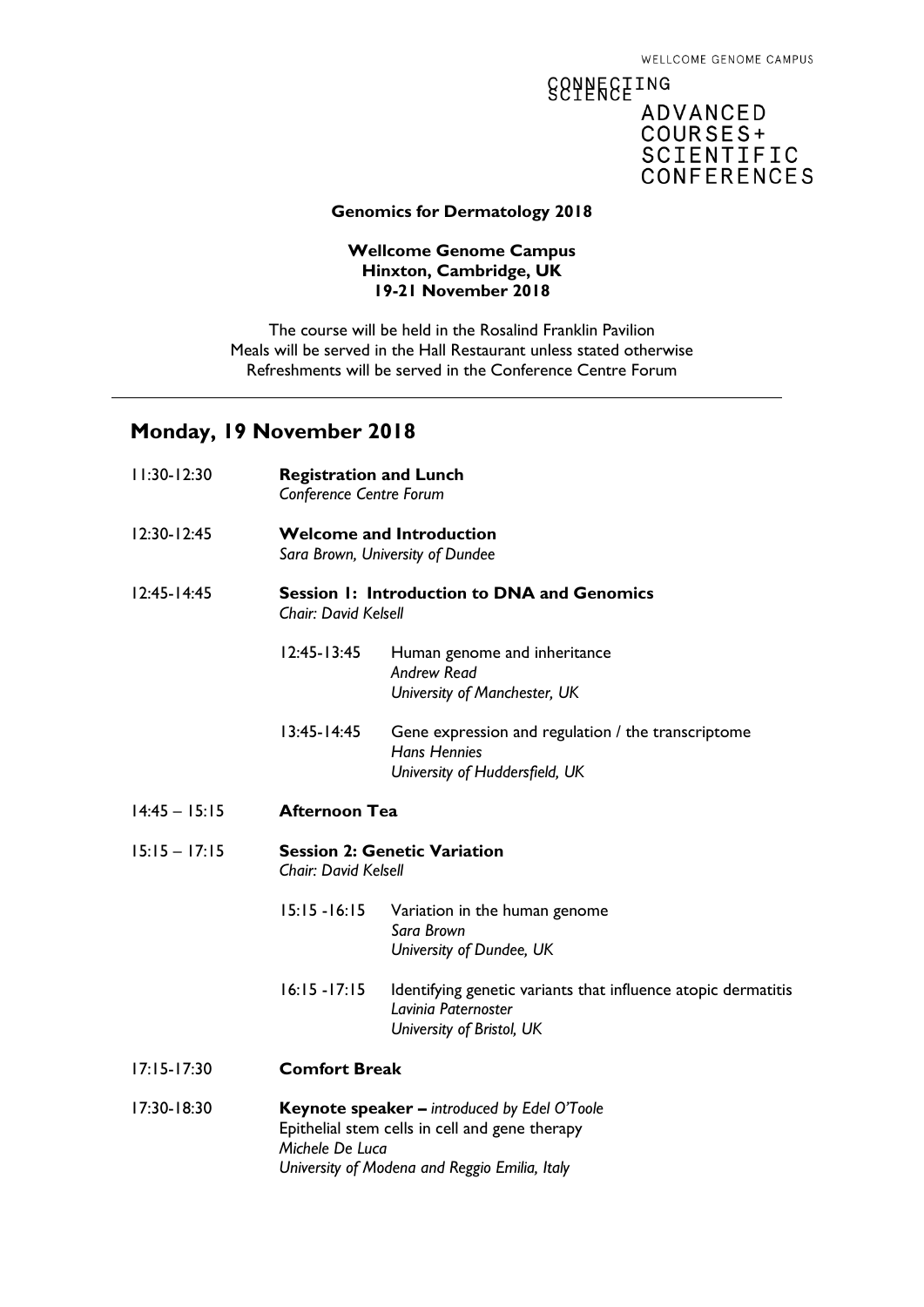| 18:35 prompt | <b>Dinner</b><br><b>Hall Restaurant</b> |
|--------------|-----------------------------------------|
| 18:30        | Cash Bar                                |

*Conference Centre Forum*

## **Tuesday, 20 November 2018**

| 07:30-08:45     | <b>Breakfast</b><br><b>Hall Restaurant</b>                             |                                                                                                                                             |  |
|-----------------|------------------------------------------------------------------------|---------------------------------------------------------------------------------------------------------------------------------------------|--|
| 09:00-11:00     | <b>Session 3: Bioinformatics I</b><br>Chair: Neil Rajan                |                                                                                                                                             |  |
|                 | 09:00-11:00                                                            | Gaining biological insight from GWAS studies<br>Lavinia Paternoster<br>University of Bristol, UK                                            |  |
| $11:00 - 11:20$ | <b>Morning coffee</b>                                                  |                                                                                                                                             |  |
| $11:20 - 13:20$ | <b>Session 4: Molecular mechanisms of Disease</b><br>Chair: Neil Rajan |                                                                                                                                             |  |
|                 | $11:20 - 12:20$                                                        | Lessons from single cell profiling of human skin<br>Muzlifah Haniffa<br>Newcastle University, UK                                            |  |
|                 | 12:20-13:20                                                            | Utilising mutagenesis for clinical purposes<br>Serena Nik-Zainal<br>University of Cambridge, UK                                             |  |
| 13:20-14:45     | Lunch                                                                  |                                                                                                                                             |  |
| $14:45 - 16:45$ | <b>Session 5: Bioinformatics 2 Pathways</b><br>Chair: Edel O'Toole     |                                                                                                                                             |  |
|                 | $14:45 - 15:45$                                                        | Visualising transcriptomic data<br>Simon Cockell<br>Newcastle University, UK                                                                |  |
|                 | $15:45 - 16:45$                                                        | From Big Data to Biology: Deciphering Differential Gene<br><b>Expression Data</b><br>Ryan O'Shaughnessy<br>Queen Mary University London, UK |  |
| $16:45 - 17:15$ | <b>Afternoon Tea</b>                                                   |                                                                                                                                             |  |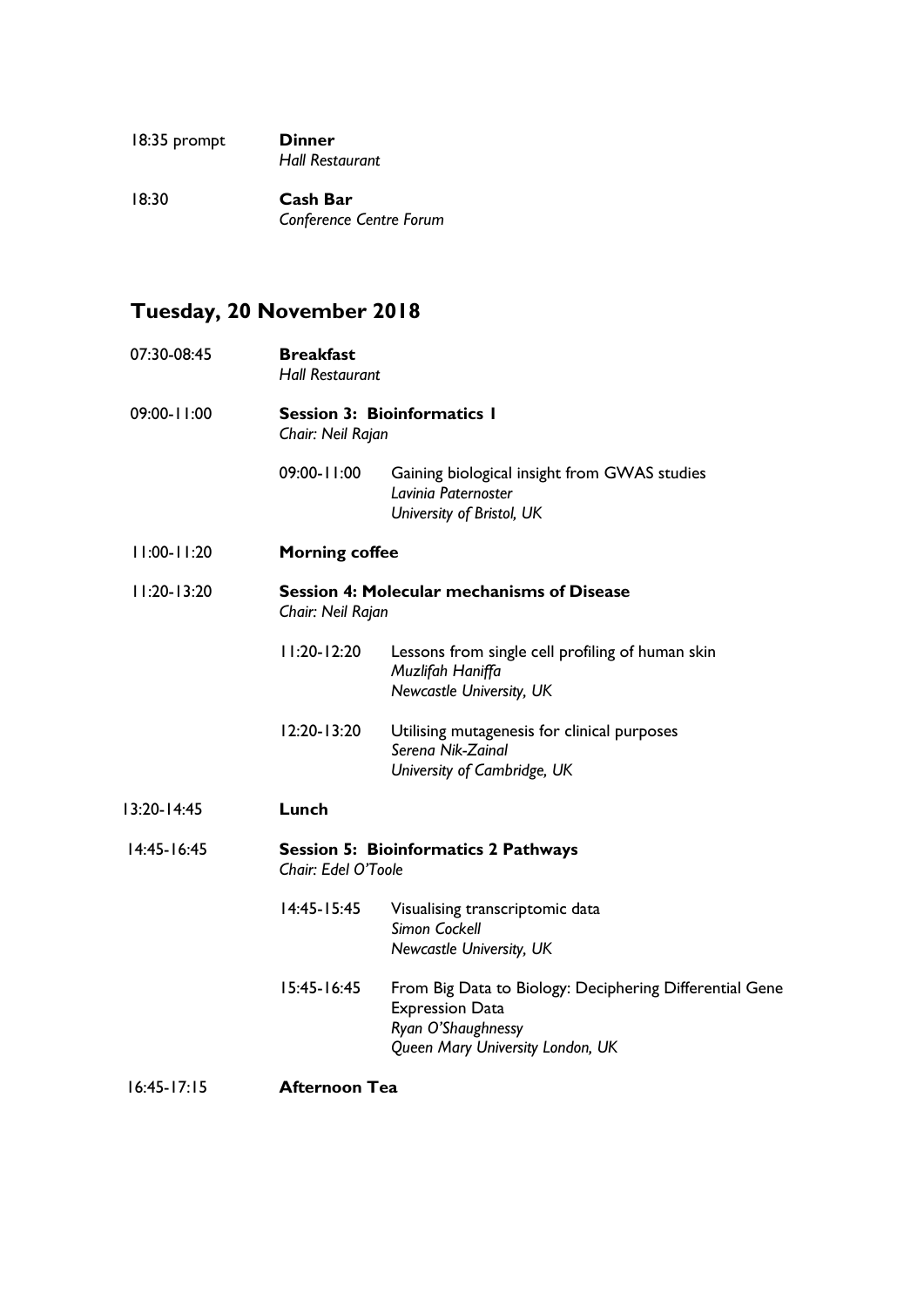| $17:15 - 19:15$ | <b>Session 6: Phenotypes and genotypes</b><br>Chair: Sara Brown |                                                                                                          |  |
|-----------------|-----------------------------------------------------------------|----------------------------------------------------------------------------------------------------------|--|
|                 | $17:15 - 18:15$                                                 | Genotypes and phenotypes in palmoplantar keratoderma<br>Edel O'Toole<br>Queen Mary University London, UK |  |
|                 |                                                                 | 18:15 – 19:15 Genetics of cutaneous mosaicism<br>Veronica Kinsler<br>University College London, UK       |  |
| 19:15-20:00     | <b>Pre dinner drinks</b><br>Hall Foyer                          |                                                                                                          |  |
| 20:00 prompt    | Course dinner<br><b>Hall Restaurant</b>                         |                                                                                                          |  |
| 19:00           | Cash Bar<br>Conference Centre Forum                             |                                                                                                          |  |

# **Wednesday, 21 November 2018**

| 07:30-08:45     | <b>Breakfast</b><br><b>Hall Restaurant</b>                                                                       |                                                                                                                                                     |  |
|-----------------|------------------------------------------------------------------------------------------------------------------|-----------------------------------------------------------------------------------------------------------------------------------------------------|--|
| 09:00-09:30     | <b>Consolidation of Learning</b><br>Sara Brown, University of Dundee, UK<br>Neil Rajan, Newcastle University, UK |                                                                                                                                                     |  |
| $09:30 - 11:30$ | <b>Session 7: Therapy</b><br>Chair: Sara Brown                                                                   |                                                                                                                                                     |  |
|                 | 09:30-10:30                                                                                                      | Genetic mechanisms applied to therapy developments in<br>psoriasis and eczema<br><b>Catherine Smith</b><br>King's College London, UK                |  |
|                 | $10:30 - 11:30$                                                                                                  | Developing treatments for rare diseases<br>Neil Rajan<br>Newcastle University, UK                                                                   |  |
| $11:30-12:00$   | <b>Morning coffee</b>                                                                                            |                                                                                                                                                     |  |
| $12:00 - 14:00$ | <b>Session 8: Applying knowledge</b><br>Chair: Neil Rajan                                                        |                                                                                                                                                     |  |
|                 | $12:00 - 13:00$                                                                                                  | What have we learned about the pathophysiology of<br>vascular malformations?<br>Miikka Vikkula<br>de Duve Institute, University of Louvain, Belgium |  |